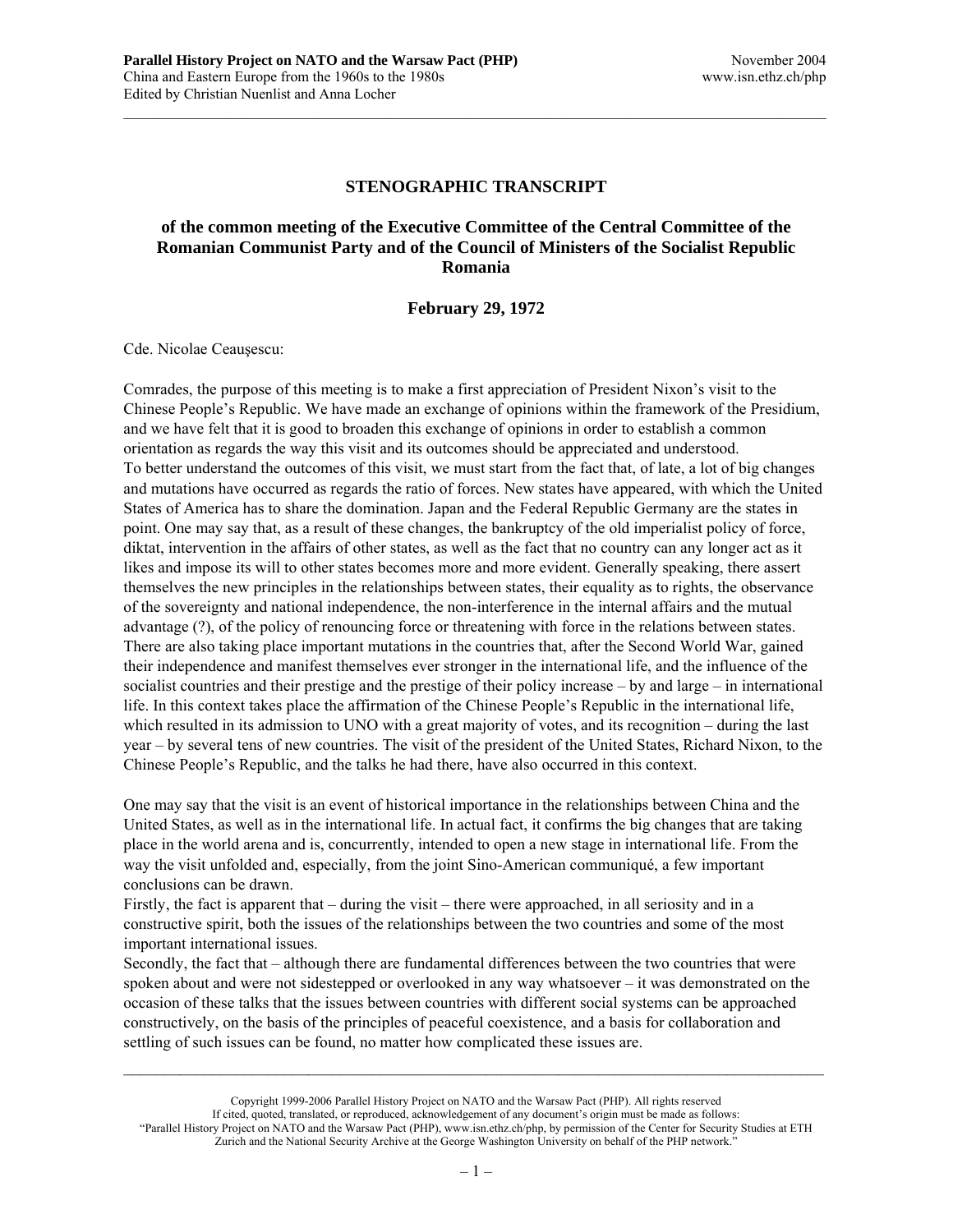Taking into consideration all that has been known until now, one may assert that the agreements concluded between China and the United States of America can in no way whatsoever be looked upon as directed against other states; to the contrary, as it is so pregnantly apparent from the joint communiqué, in these agreements the necessity is strongly affirmed for the big countries and – in general – for all of the states of not pursuing in any way – in their mutual rapports – to cause damage to the interests of other states, be they big, medium, and small.

 $\mathcal{L}_\text{max}$ 

In appreciating the visit and its outcomes, we have to rely on facts, not on assumptions, as some people try to do. It can be appreciated at the outset that the outcomes are positive, that the agreements concluded will exert a strong positive influence on the normalization of the relationships between the Chinese People's Republic and the United States of America, that they will strongly influence the development of the situation in South-East Asia, in the sense of its getting stabilized and of a policy of cooperation emerging and, in general, will exert a strong influence on the whole international life.

As all of you have retained, I think, in the joint communiqué are asserted – in all clarity – the positions of the Chinese People's Republic on the fundamental issues of the development of the contemporary world. I think that this thing really deserves to be emphasized because it is, in fact, a new manner of approaching the issues in a joint communiqué when the parties clearly assert their positions, and in this regard I am referring to the Chinese People's Republic, to its positions on the issues of social development, the issues of revolution, the issues of the movement of national liberation, and the issue of ensuring the victory of the progressive forces. This fact, however, and the acceptance by the United States that it is affirmed as a position of China's in a joint communiqué is – however – an especially important thing and demonstrates the firmness and consistency with which the Chinese People's Republic defends these principles. This will undoubtedly exert an influence over the positions that will be adopted by other countries as well, and by the anti-imperialist forces, over the international issues.

The fact also deserves mentioning that, simultaneously, the United States likewise affirms its positions of principle on a number of issues, positions which – however – seemingly originate in the necessity of going towards a policy of peace, of taking into account the aspirations of the peoples and nations towards freedom and progress, of doing away with the danger of an aggression from abroad.

Even in this form, where these positions of the United States' are specified, the fact deserves retaining that, actually, the United States is forced to take a clear stand – of course, we still have to see whether it will take such a stand – on some issues of great importance for international life, contending that it is ready to renounce the policy of aggression and interference in the affairs of other states, and enumerating a series of things that I think you have read, so there is no point in our referring to them any longer.

From this point of view, even the presentation of the standpoints of the two sides is interesting, instructive, and – at any rate – demonstrates that the principles underlying the basis of the international position of our country are strongly reflected in these affirmations of principle. It goes without saying that the affirmation of these positions is a good fact, but they are to be put into practice. We have not even the shadow of a doubt that the Chinese People's Republic will act in accordance with this spirit and is waiting for the United States to prove that it has drawn all of the conclusions from the failures of its policy up to now – including the policy of isolation and fencing in of China, the policy of war, of aggression – and that they will understand that what they asserted in this communiqué must constitute a real orientation of their future foreign policy. Naturally, we do not nurture any illusions that this thing will be achieved on its own; but this very affirmation must constitute – for all of the anti-imperialist, progressive forces – an impetus to intensify their action of imposing the abiding by these principles.

Secondly, the affirmation with clarity has to be mentioned of the principles underlying the relationships between states, principles that are now asserted as a joint viewpoint of the two states and which clearly show

Copyright 1999-2006 Parallel History Project on NATO and the Warsaw Pact (PHP). All rights reserved If cited, quoted, translated, or reproduced, acknowledgement of any document's origin must be made as follows: "Parallel History Project on NATO and the Warsaw Pact (PHP), www.isn.ethz.ch/php, by permission of the Center for Security Studies at ETH Zurich and the National Security Archive at the George Washington University on behalf of the PHP network."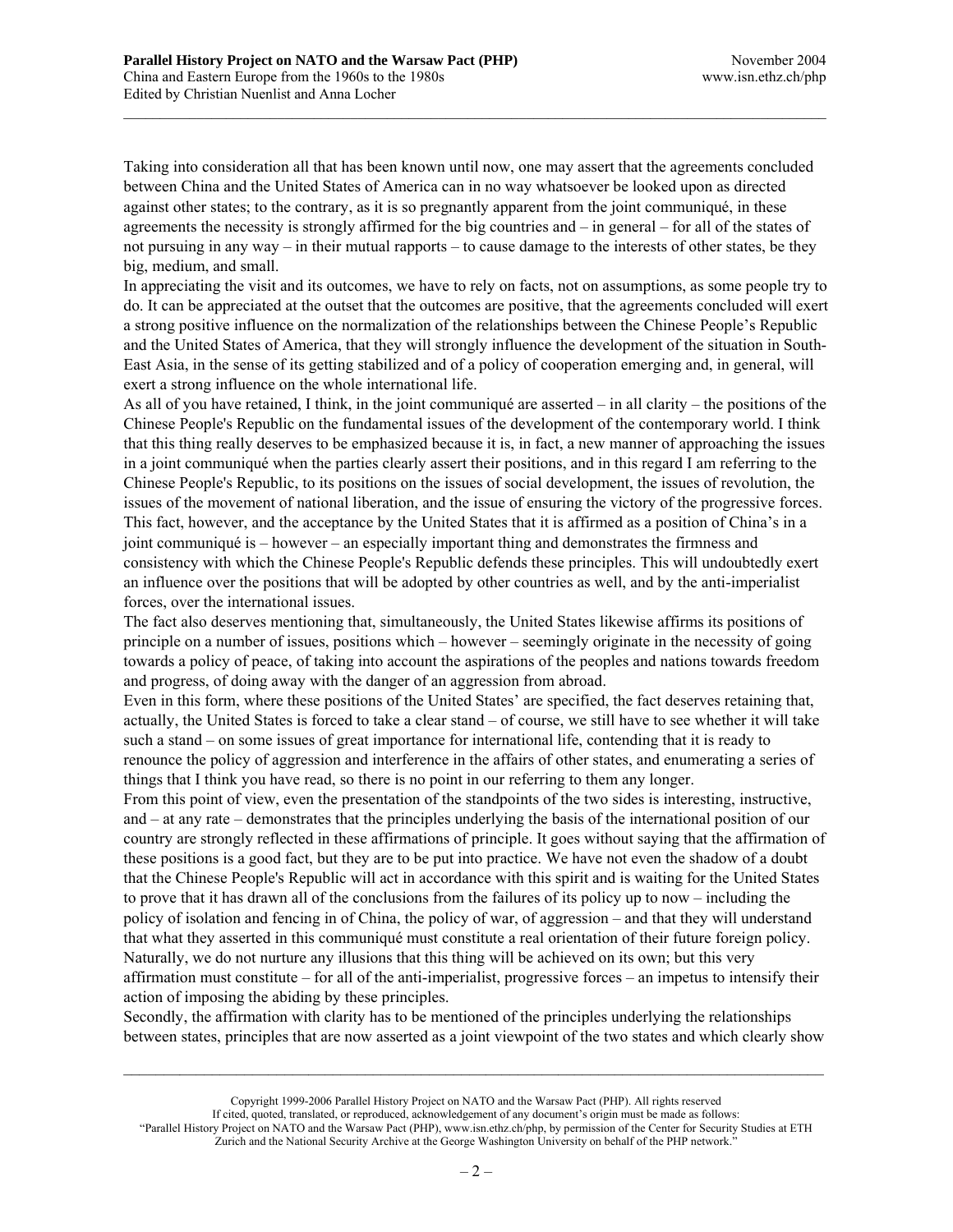that the existence of differences between the states with different social and political systems must not hinder their peaceful coexistence, and enumerates the principles on which they have to base their mutual relationships, such as the respect for the sovereignty, the territorial integrity of all of the states, no aggression against other states, non-interference in the internal affairs of other states, equality and mutual advantage and peaceful coexistence, and the fact that the international disputes must be settled on this basis, without resorting to the use of force or threatening with force; the two states undertake and declare that they are willing to apply these principles in the relationships between them as well.

 $\mathcal{L}_\text{max}$ 

You know very well the consistency with which Romania militated and is militating now for the affirmation of these principles in international life; these principles imposed themselves in international life as a result of an intense activity of the anti-imperialist forces, in the ranks of which Romania had and has a very active role.

The fact likewise deserves mentioning that, as rumor has it, the two countries will abstain from a policy of hegemony in Asia and [Oceania], that the two sides oppose the tendencies of any countries or groups of countries to establish such hegemony, and that none of the sides is willing to negotiate on behalf of a third party or conclude agreements with the other side, which refer to other states; and, as it is pointed out further, that it would be against the interests of the peoples of the world that one of these two big countries be in cahoots with the other against other countries or that the big countries divide the world in spheres of interests. I think that these assertions and clarifications, which are actually common points of view of the two countries, have a great importance and, beyond the shadow of a doubt, that their appearance is the outcome of the firm position of the Chinese People's Republic, of the Chinese leaders, of the fact that the Chinese People's Republic is determined not to participate in any way in the policy of dividing the world in spheres of influence, and also to oppose any kind of policy of domination and diktat. Within the framework of this communiqué it is also specified, with clarity, the stance of the Chinese People's Republic on the situation in Indochina, the firm position of support of the demands of the revolutionary (?!) government in the South (?), as well as of the Democratic Republic Vietnam, and of the requests of all of the peoples in Indochina that the United States discontinue the aggression, and retreat their troops completely. There must also be remembered the idea and the clear way in which the position of the Chinese People's Republic on the Taiwan issue is expressed, a position that blows to smithereens any speculation made on the eve of Nixon's visit and during it, according to which People's China would be ready to accept a number of concessions to this issue, giving up its legitimate rights to this territory. The fact that, in a certain form, although a not altogether clear one, Nixon admits that Taiwan belongs to China, and that the Taiwan issue must be solved by the Chinese themselves, and that with this end in view the United States will proceed – in the future – to the definitive retreat of their troops and military installations, is – however – a positive aspect of great importance because, in actual fact, it is an express admission of the fact that the whole policy of the United States and of other governments until now, of the two Chinas or of a China and a Taiwan has failed completely, that today the Taiwan issue can be approached in no other way than as an internal issue of China that only China is in a position to solve. Actually, as an apparently logical consequence, there appears the declaration of the Japanese Prime Minister, issued right away, in which it is pointed out – unambiguously – that there is only one China and it is this China that must be recognized, that nobody can any more contest the fact that Taiwan is an integral part of China.

This firm stance of China's and the recognition, in essence, of this real situation by the United States will step up the solution of the Taiwan issue. The fact that the Japanese have taken this initiative shows, beyond any doubt, that Japan – in its turn – will exert an influence on the future position of the United States, which this way are abandoned – so to say – by their last ally that firmly had supported them until the day before yesterday in this position. Consequently, at least as regards this issue, the results of the visit and of the

Copyright 1999-2006 Parallel History Project on NATO and the Warsaw Pact (PHP). All rights reserved If cited, quoted, translated, or reproduced, acknowledgement of any document's origin must be made as follows: "Parallel History Project on NATO and the Warsaw Pact (PHP), www.isn.ethz.ch/php, by permission of the Center for Security Studies at ETH Zurich and the National Security Archive at the George Washington University on behalf of the PHP network."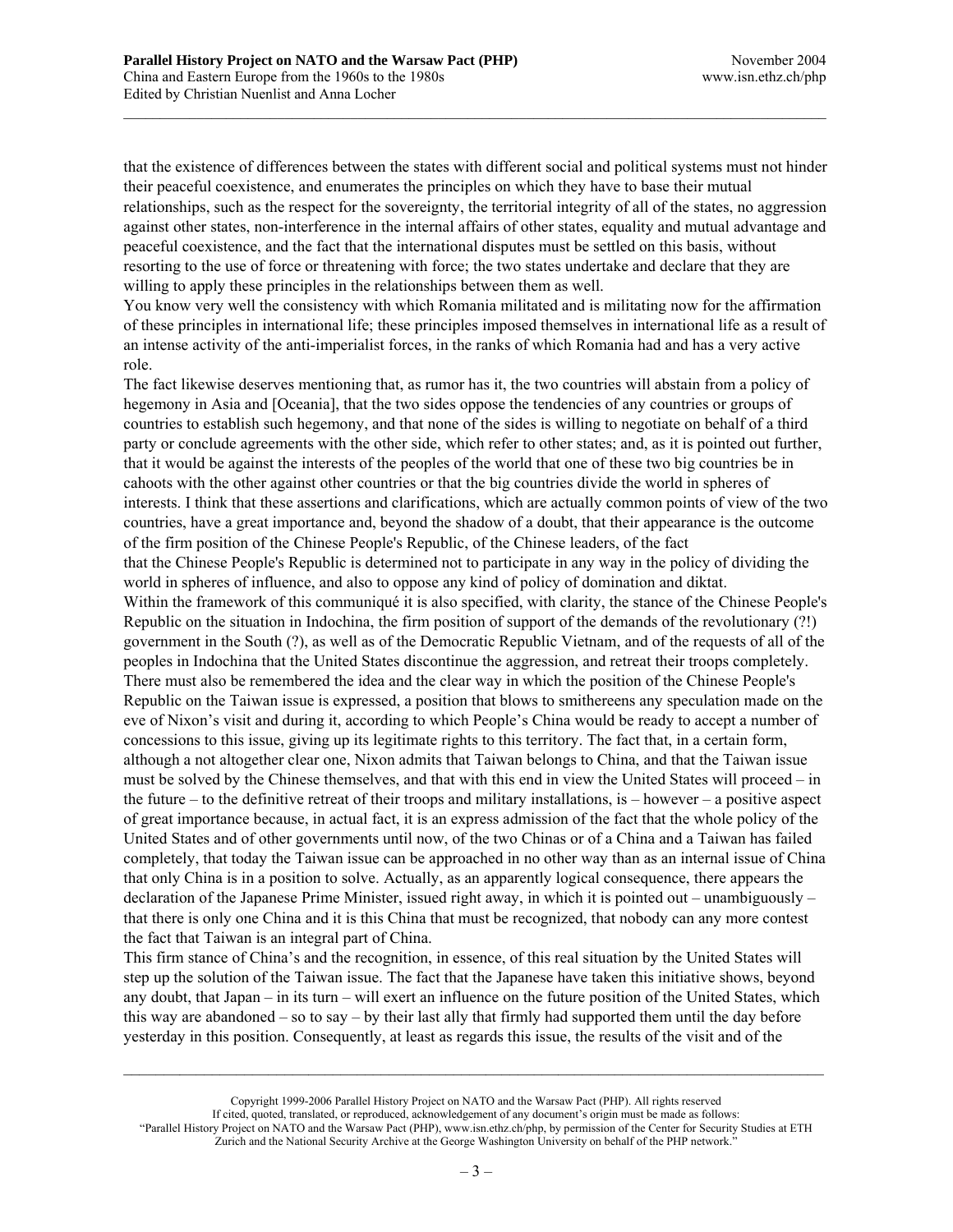communiqué manifest themselves with a big enough force.

It goes without saying that it would have been better for the development of the relationships between China and the United States, as well as for the situation in South-East Asia and in the world, if the United States had drawn all of the conclusions from the recognition of this reality and decided to retreat their troops and military installations right away. But, even under these conditions, we appreciate that the content of the communiqué and the results of the talks are positive and open a very serious way for the solving of this important issue.

 $\mathcal{L}_\text{max}$ 

I think it is good for us to underscore once more the fact that the two sides have pointed out, by common agreement, and admitted the important role which all of the states are playing and must play in international life and, especially, the clarification made by the Chinese side regarding the role that the small and medium countries must have in international life.

Concerning the bilateral relationships, the provisions in the communiqué regarding the wish of the two sides to broaden the understanding between the two peoples, develop the collaboration in the fields of science, technology, culture, and sports, have more frequent contacts, establish the contact modalities by special representatives of the United States for the discussion of important issues, and develop the economic collaboration, also open significant windows of opportunity for the normalization of the relationships between China and the United States, with important consequences for the whole international life. Of course, comrades, at this moment it is still difficult to draw all of the conclusions and completely appreciate the special importance of this visit, the influence that it will exert on the development of international situation. The subsequent unfolding of events will help us better understand them, and the way the issues will be solved and the stances the two sides will take in a number of practical problems of international life will confirm the fact that what was provided in the communiqué will actually constitute the orientation the two sides are decided to follow/pursue.

As I have already said, we can but salute the visit and its outcomes, appreciate these outcomes positively, express the conviction that the Chinese People's Republic and its leaders will firmly apply the relevant provisions in practice, and concurrently express the hope that the United States will also draw all of the conclusions deriving from this visit. Naturally, the conclusions that must be reached – and that can be expected – mean that the United States has to go to the end as regards the recognition of reality and evacuate Taiwan as soon as possible, solve – within the framework of the Paris Conference – the issues of Indochina by the total retreat of their troops on the basis of the proposals of the revolutionary government in the South, of the government of the Democratic Republic Vietnam, and of the other states and, practically, to renounce – in all of the locations – the policy of force, threat, and intervention in the internal affairs of other states. I think that it is also necessary for us to reach a few conclusions for the activity of Romania. Firstly, I would underscore on this occasion as well the justness of Romania's policy of developing the relationships and the broad contacts with all of the states. In this framework, it is more clearly apparent how well Romania proceeded and how just are the decisions of our 10 Congress, which also confirmed our foreign policy, but likewise traced guidelines for the development of relationships with all of the states, of strongly affirming the new principles in international relationships, and of acting in all firmness to make these principles triumph.

Now it can also be noticed, with more clarity, the justness of our actions of establishing relationships with the Federal Republic Germany and of the fact that these exerted a positive influence on the development of the situation in Europe by means of European security, the justness of the development of our relationships with the other European states, of the relationships with the United States of America, including Nixon's visit to Romania. In fact, as Romania is the first socialist country visited by a president of the United States and where Nixon declared that he was determined to respect the independence, and the sovereignty, not to

Copyright 1999-2006 Parallel History Project on NATO and the Warsaw Pact (PHP). All rights reserved If cited, quoted, translated, or reproduced, acknowledgement of any document's origin must be made as follows: "Parallel History Project on NATO and the Warsaw Pact (PHP), www.isn.ethz.ch/php, by permission of the Center for Security Studies at ETH Zurich and the National Security Archive at the George Washington University on behalf of the PHP network."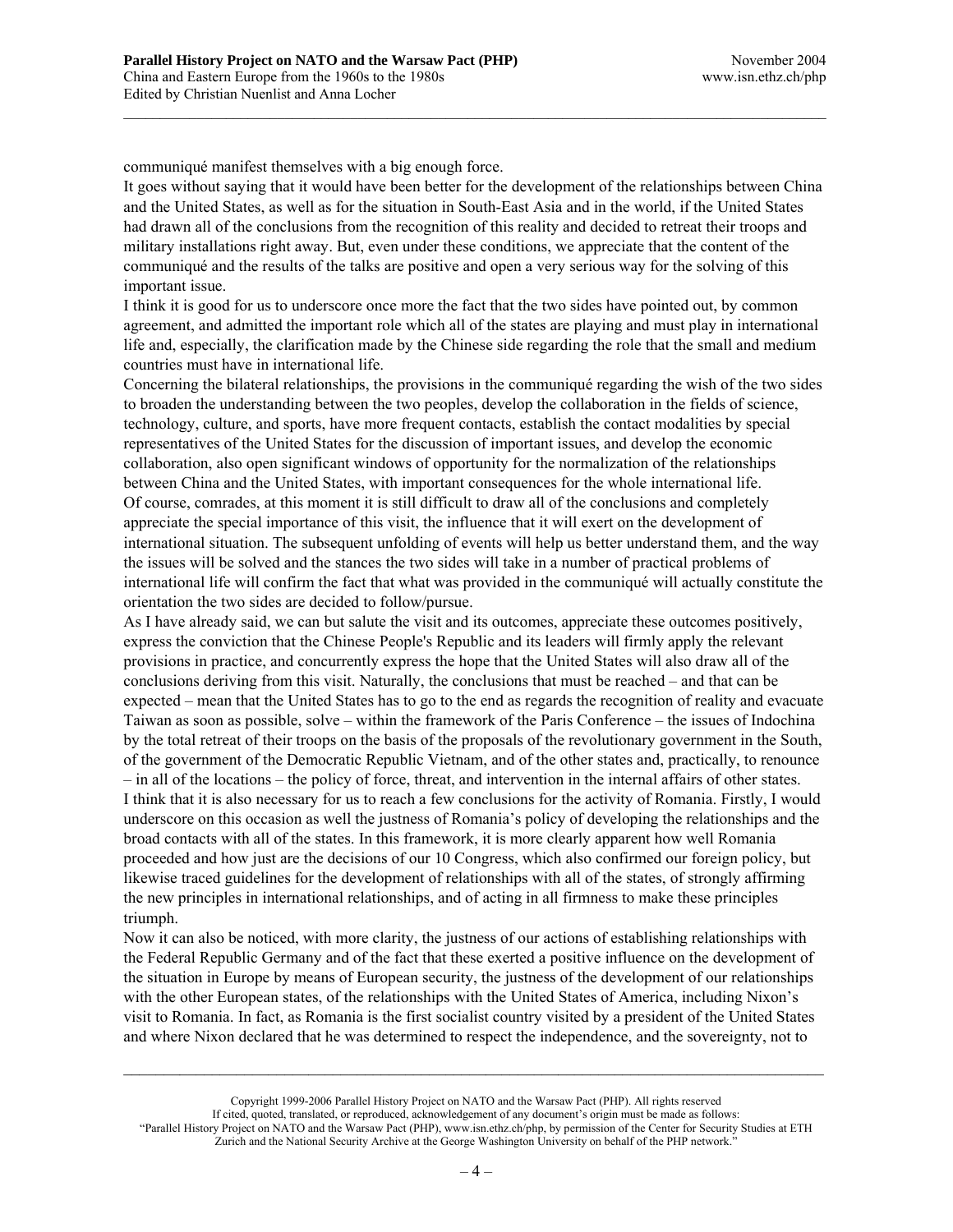interfere in the internal affairs, and lay these principles at the basis of relationships.

This brings out the fact that it is necessary for us to continue, with firmness, to apply the policy outlined by the 10th Congress, develop the relationships with all of the states and, in this context, to specially develop the relationships with the developing countries, to further lay important emphasis on increasing the role of the small and medium countries in international life. Life and events demonstrate that these countries can, and already play, an important role, and their say must be taken into account. In this context has also to be considered the visit we are going to make to eight countries in Africa, a visit that is the very confirmation – in practice – of this policy of development of the relationships with the developing countries, with the small and medium countries, of acting in all strength for the affirmation of the principles which we referred to in the relationships between states, in international life.

 $\mathcal{L}_\text{max}$ 

We hope that the visit to be made by Nixon to Moscow in May will also take place in the spirit of strengthening the forces of socialism, affirming the principles of equality of rights and the respect between all of the states, and that in this manner it will be possible to take new steps on the way to developing international collaboration.

We can say, therefore, that in the year 1972 – which began with such events of historical importance – can be looked upon as being a year that will open the avenue towards a policy of collaboration and peace, of stronger affirmation in international life of the principles of respect and independence between all of the states, of renouncing force and threatening with force, in order to create conditions for the passage to the carrying out of measures of disarmament and, especially, nuclear disarmament, to thus make easier the armament burden of the peoples, and create a climate of more trust, creating in this way the proper conditions for the peoples to focus more on their economic and social development, on the raising of their material and spiritual welfare.

In my opinion, it is in this spirit that we could appreciate and judge President Nixon's visit to the Chinese People's Republic and its outcomes, as well as the communiqué that was issued on the occasion of this visit. Naturally, this concomitantly shows the necessity of overcoming the differences between the socialist countries, differences that can and must be overcome by an action of all of the countries; in this respect, Romania made its contribution and is determined to make a contribution in the future as well. We take the view that, if it is possible to achieve a peaceful coexistence with the countries with different social systems, then it will be possible to achieve active coexistence between the socialism-building countries – even though there are differences of opinions on an issue or another between them – and one has to act in this spirit. Romania is going to act – as it has done until now – in this direction.

Simultaneously, we should not forget that in the whole development of international life it is the emergence of the conscience of the popular masses, of the peoples, which become ever more aware of the force they represent, and that are rising – as you know – in various places to decidedly fight against the imperialist policy of force and diktat that has the decisive role. It is the very intensification of these battles of the masses and the peoples that has, in the long run, the decisive role in bringing about these changes in the ratio of forces, and in the conscience of politicians. It is from here that the necessity derives of intensifying the activity of uniting the efforts of the popular masses, of the peoples in the battle against the old policy, for a policy of collaboration and peace in the world.

Here are, comrades, a number of conclusions that we had better reach at the very outset on these issues. I ask the comrades who wish to say something to take the floor.

It goes without saying that there is no point in asking questions since we did not take part in the talks, so we are not in a position to give you details.

Copyright 1999-2006 Parallel History Project on NATO and the Warsaw Pact (PHP). All rights reserved If cited, quoted, translated, or reproduced, acknowledgement of any document's origin must be made as follows: "Parallel History Project on NATO and the Warsaw Pact (PHP), www.isn.ethz.ch/php, by permission of the Center for Security Studies at ETH Zurich and the National Security Archive at the George Washington University on behalf of the PHP network."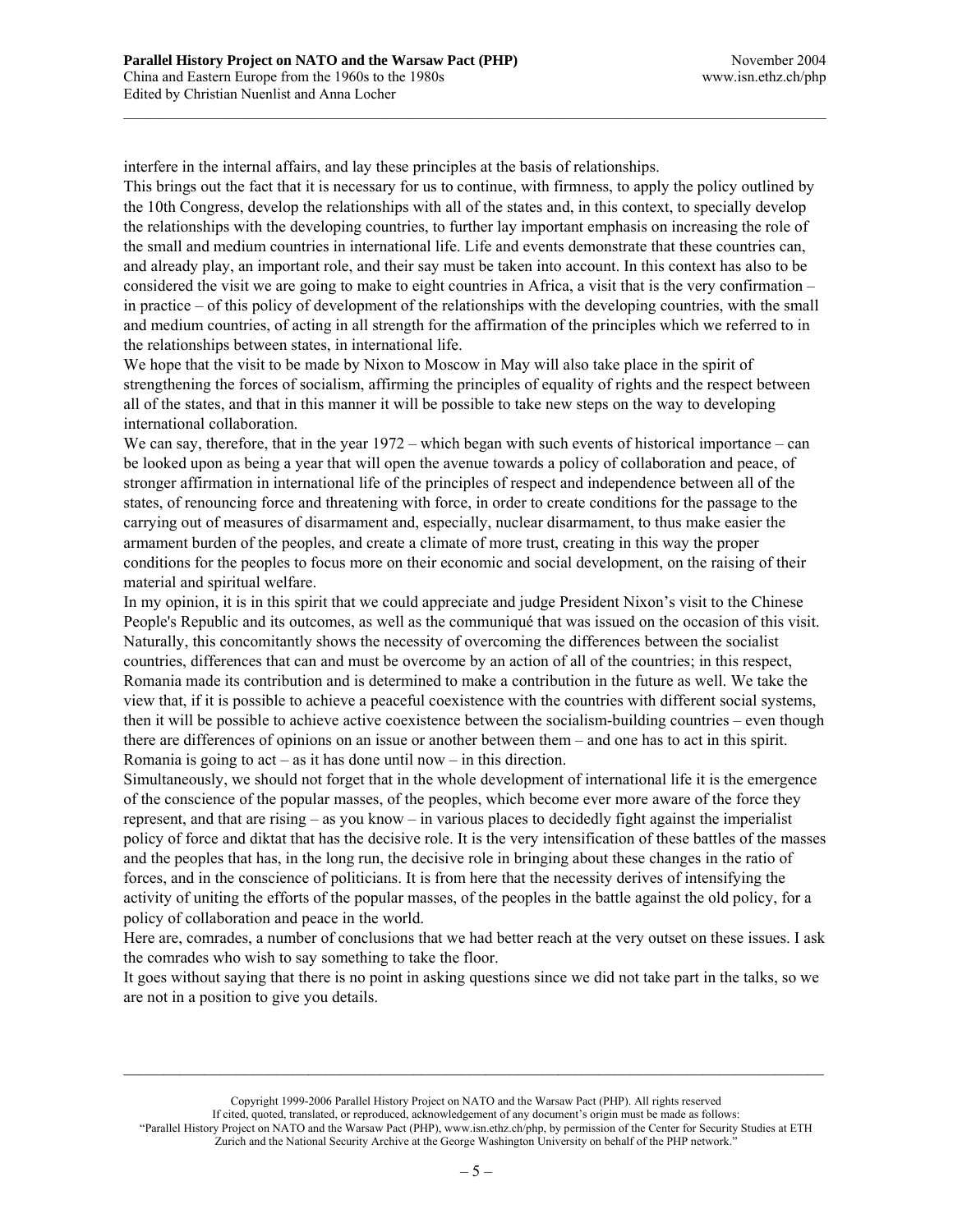# Cde. Emil Bodnăraş:

I would make a proposal, namely that the appreciations included in cde. Ceauşescu's exposé – as a result of the consultation we had within the framework of the Presidium yesterday and with the clarifications that were made here, especially as regards our stance, its validity and the firmness with which it must be continued in all of our actions – should be written down as an official internal document of the Executive Committee and of the government, which – it seems to me – is present here, and constitute the basis of our orientation as to the presentation of our point of view in public. Cde. Nicolae Ceauşescu omitted to mention here that we are thinking about an appreciation, a characterization, or an expression of our position in connection with the final part of this communiqué…

 $\mathcal{L}_\text{max}$ 

Cde. Nicolae Ceauşescu: Ah, OK, we will publish it in the press.

Cde. Emil Bodnăraş: But to have as a guideline, as a basis this exposé and these appreciations, but in an appropriate form.

Cde. Nicolae Ceauşescu: Of course, we will send [it] to the ambassadors, and to the diplomatic agencies (?).

### Cde. Emil Bodnăraş:

I think that it is specially necessary that our foreign services, the Ministry of Foreign Affairs document – first of all – our [diplomatic] representations in the spirit of this exposé so that they may have a position, an attitude, in their various opportunities – official, semi-official/informal, unofficial – in contacts with the remainder of the diplomatic corps, all the more so as we can derive some appreciations that have a tendency to distort the content, the meaning of this communiqué of special importance to the development of international political life. And it is good for our diplomats to be well documented and armed to cope with the situations, where they could come up against other points of view than those resulted from the characterizations given by the general secretary of the party to this specially important international political moment.

In the same vein, as regards the orientation of the activity of our economic services abroad, the trust with which this line of strengthening the relationships with all of the states, with all of the countries should be followed. On this line, It is also obvious, clear that our position – which we have pursued with unabated consistency, and which, as cde. Ceauşescu mentioned, found its expression in the confirmation by the 10th Congress of its justness, and in the further guidance of our policy – is very much strengthened in the light of this international event, and its justness is wholly confirmed. After all, this position is now accepted – in the light of this document – by two of the biggest forces of the world: the capitalist force and the socialist one.

### Cde. Nicolae Ceauşescu:

It was also confirmed in Prague, in the communiqué that was issued, in the appreciation of the issues of European security, the role of the Federal Republic Germany, and of the [Willy] Brandt-[Walter] Schell government.

Cde. Emil Bodnăraş: This is the proposal I wanted to make.

Copyright 1999-2006 Parallel History Project on NATO and the Warsaw Pact (PHP). All rights reserved If cited, quoted, translated, or reproduced, acknowledgement of any document's origin must be made as follows: "Parallel History Project on NATO and the Warsaw Pact (PHP), www.isn.ethz.ch/php, by permission of the Center for Security Studies at ETH Zurich and the National Security Archive at the George Washington University on behalf of the PHP network."